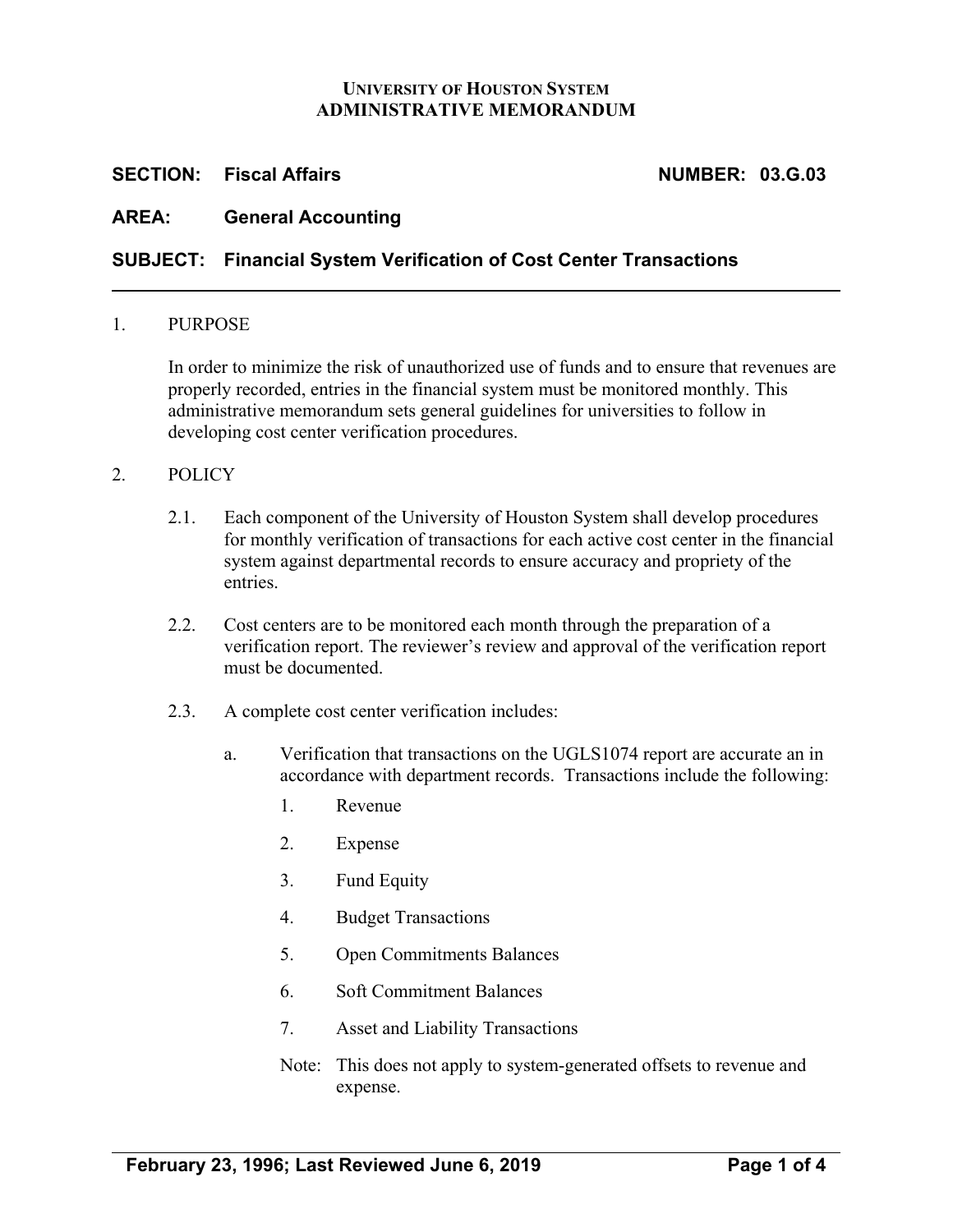- b. Identification of transactions that appeared on a cost center in error and require a correction;
- c. Preparation and transmittal of requests for corrections to the appropriate office; and
- d. Completion, review, and approval of the verification report.
- e. The component Controller or equivalent position may approve alternative verification procedures for institutional cost centers managed centrally by finance departments.
- 2.4. Monthly cost center verification reports must be verified by a unit administrator or designee who has first-hand knowledge of the transactions for that unit.
- 2.5. Each month, the verifier will document that he/she has completed the cost center verification. Verifications must be completed no more than 60 days after the close of the accounting period being verified.
- 2.6. In addition, the cost center manager or designee, who must be someone in higher authority than the person who performed the verifications and must be at the unit administrator level or higher, reviews and approves the transactions in the 1074 Verification Worksheets that were previously verified. Verifications and approvals must both be completed no more than 60 days after the close of an accounting period.
- 2.7. Verification reports, including evidence of review and approval by the responsible person, shall be filed or maintained electronically within each department and made available to internal auditors upon request. In addition, a list of transactions that appeared on the cost center in error and require a correction shall be maintained with the verification report. Verification reports, documentation of review and approval of those reports, and written delegations of authority related to the verification or review and approval process are to be retained for all periods of the current and previous fiscal year.
- 2.8. The UGLS1074 Verification Worksheet is an approved format for documenting cost center verifications and can serve as the verification report.
- 2.9. Cost centers that will no longer be utilized should be inactivated in accordance with component procedures, so they are removed from the list of cost centers to be verified. However, cost centers cannot be inactivated until all of the following conditions are true:
	- a. All individual asset and liability account balances are zero;
	- b. The net total of all fund equity accounts is zero; and